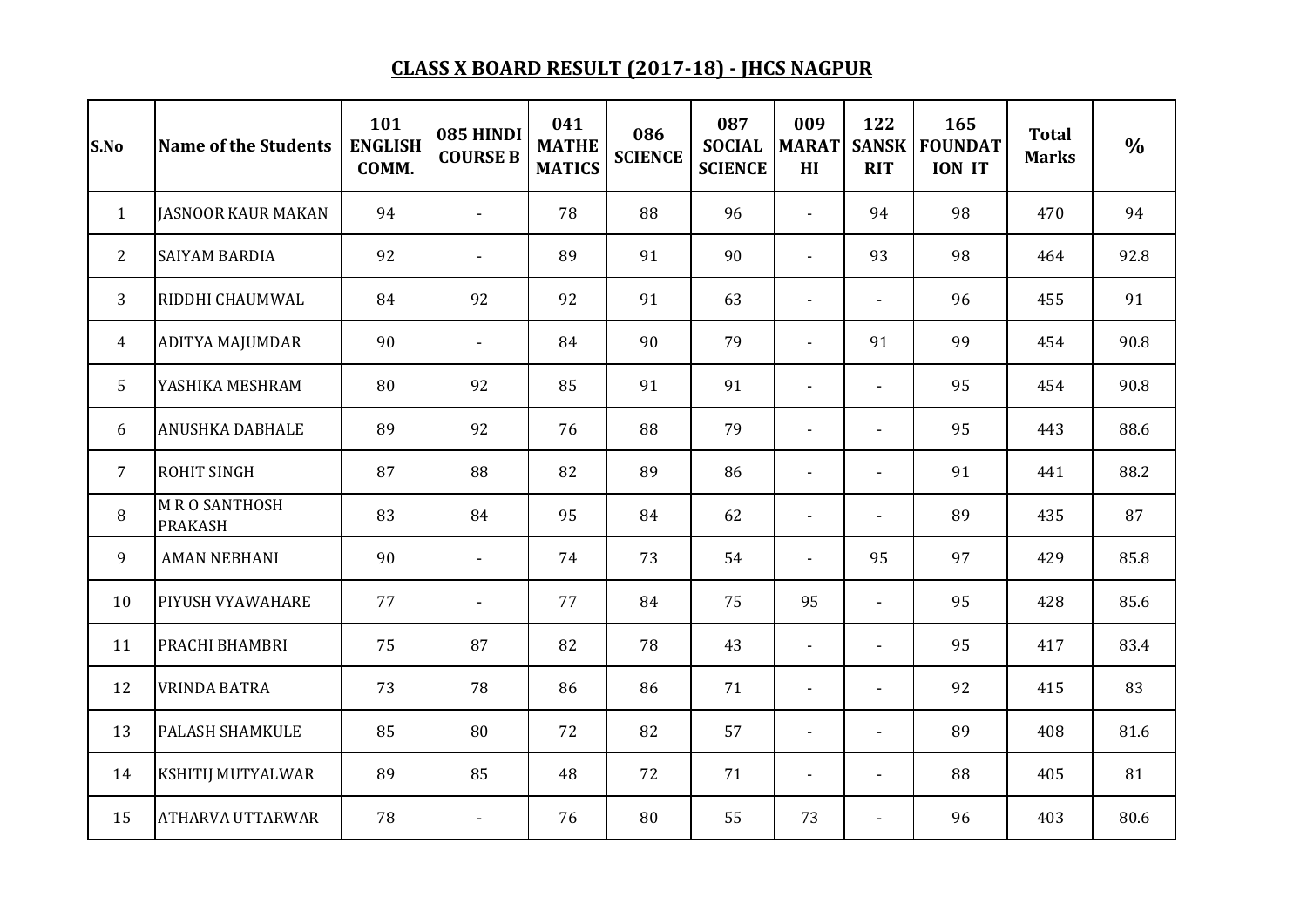| 16 | <b>ANTRA NAYDU</b>                      | 76 | 87                       | 63 | 75 | 76 | $\blacksquare$           | $\blacksquare$           | 88 | 402 | 80.4 |
|----|-----------------------------------------|----|--------------------------|----|----|----|--------------------------|--------------------------|----|-----|------|
| 17 | <b>SHREYANSH KUMAR</b><br>AGRAWAL       | 82 | $\overline{\phantom{a}}$ | 85 | 71 | 50 | $\overline{\phantom{a}}$ | 77                       | 81 | 396 | 79.2 |
| 18 | <b>VARUN PUSLEKAR</b>                   | 69 | 87                       | 73 | 72 | 77 | $\blacksquare$           | $\blacksquare$           | 84 | 393 | 78.6 |
| 19 | <b>MOHSIN VALI</b>                      | 84 | $\blacksquare$           | 66 | 71 | 55 | $\blacksquare$           | 77                       | 91 | 389 | 77.8 |
| 20 | DAKSH PIPADA                            | 82 | 85                       | 55 | 68 | 64 | $\overline{\phantom{a}}$ | $\overline{\phantom{a}}$ | 83 | 382 | 76.4 |
| 21 | <b>SAMIKSHA GHUMRE</b>                  | 84 | 83                       | 64 | 67 | 57 | $\overline{\phantom{a}}$ | $\blacksquare$           | 84 | 382 | 76.4 |
| 22 | <b>SHREYASH ZADE</b>                    | 75 | $\overline{\phantom{a}}$ | 60 | 68 | 39 | 86                       | $\blacksquare$           | 85 | 374 | 74.8 |
| 23 | YASH KADU                               | 74 | $\overline{\phantom{a}}$ | 63 | 64 | 62 | 77                       | $\blacksquare$           | 88 | 366 | 73.2 |
| 24 | <b>MANDAR BONGIRWAR</b>                 | 78 | $\overline{\phantom{0}}$ | 48 | 59 | 60 | 78                       | $\blacksquare$           | 90 | 365 | 73   |
| 25 | <b>HARSHVEER SINGH</b><br><b>BHAMRA</b> | 70 | 84                       | 38 | 50 | 64 | $\overline{\phantom{a}}$ | $\overline{\phantom{a}}$ | 91 | 359 | 71.8 |
| 26 | <b>CEZANE SALAME</b>                    | 75 | 75                       | 59 | 65 | 51 | $\overline{\phantom{a}}$ | $\blacksquare$           | 78 | 352 | 70.4 |
| 27 | TANMAY LASHKARI                         | 67 | 89                       | 51 | 58 | 45 | $\blacksquare$           | $\blacksquare$           | 87 | 352 | 70.4 |
| 28 | <b>SUNAND S MANDAL</b>                  | 72 | 87                       | 52 | 51 | 38 | $\blacksquare$           | $\overline{\phantom{a}}$ | 90 | 352 | 70.4 |
| 29 | VRISHIKA RAMANI                         | 76 | 88                       | 36 | 54 | 45 | $\overline{\phantom{a}}$ | $\overline{\phantom{a}}$ | 88 | 351 | 70.2 |
| 30 | <b>ISHAN SAHNI</b>                      | 79 | 75                       | 43 | 48 | 53 | $\blacksquare$           | $\blacksquare$           | 94 | 349 | 69.8 |
| 31 | HIMANSHU UPADHYA                        | 73 | 78                       | 52 | 57 | 41 |                          |                          | 87 | 347 | 69.4 |
| 32 | RISHI BHAGWATKAR                        | 78 | $\overline{\phantom{a}}$ | 53 | 56 | 46 | 73                       | $\blacksquare$           | 87 | 347 | 69.4 |
| 33 | KHUSHI SANDEEP<br>JAISWAL               | 71 | 85                       | 34 | 47 | 58 | $\blacksquare$           | $\blacksquare$           | 85 | 346 | 69.2 |
| 34 | <b>ASHMIT DHONGADE</b>                  | 76 | 67                       | 50 | 55 | 50 | $\blacksquare$           | $\overline{\phantom{a}}$ | 86 | 334 | 66.8 |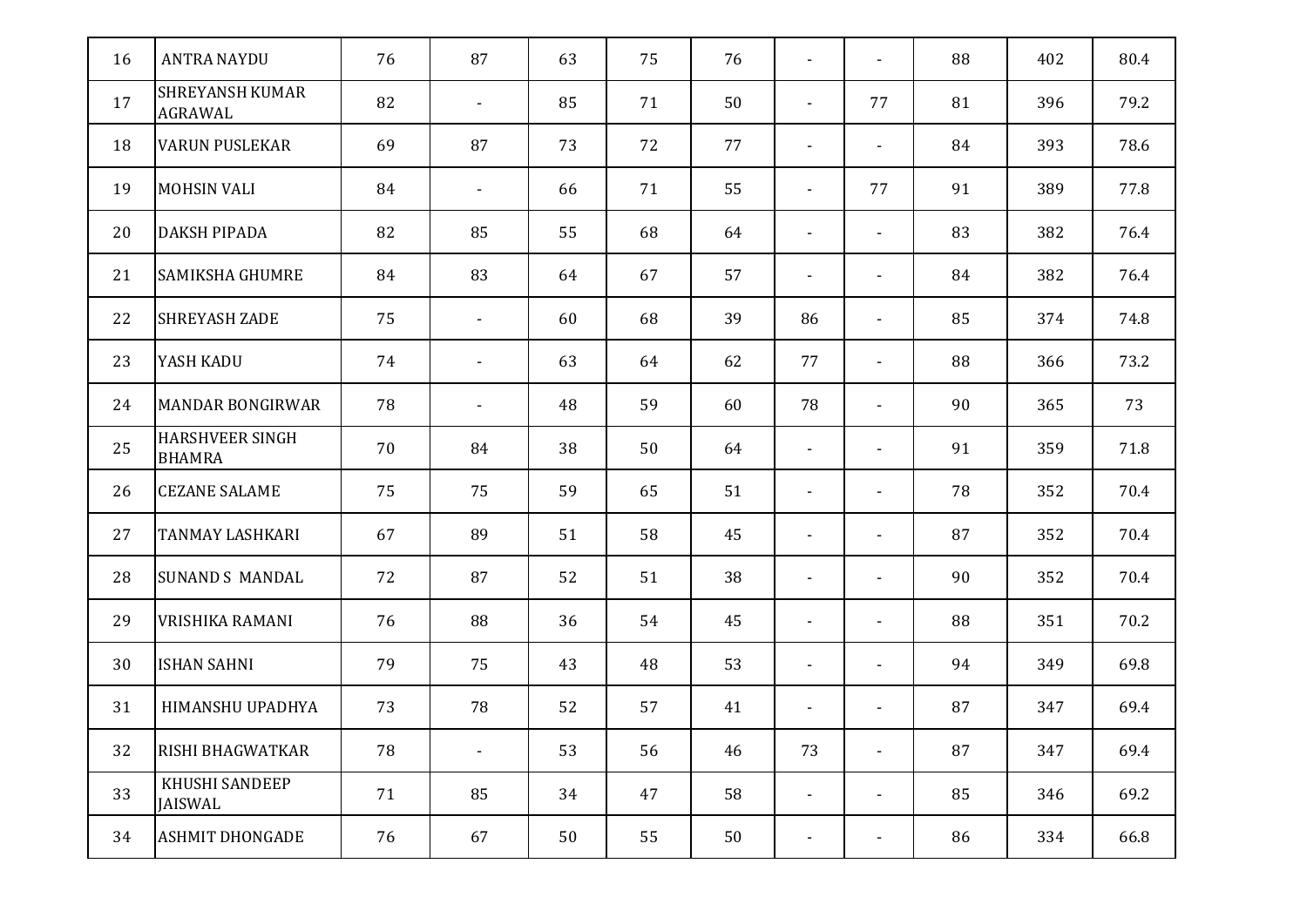| 35 | OM CHOUDHARY                         | 61 | 81                           | 43 | 43 | 50 | $\overline{\phantom{a}}$ | $\overline{\phantom{a}}$ | 95 | 330 | 66   |
|----|--------------------------------------|----|------------------------------|----|----|----|--------------------------|--------------------------|----|-----|------|
| 36 | PRTISH SAHA                          | 65 | 88                           | 38 | 50 | 39 | $\blacksquare$           | $\overline{\phantom{a}}$ | 86 | 328 | 65.6 |
| 37 | PARTH JAISWAL                        | 70 | 76                           | 45 | 46 | 36 | $\overline{\phantom{a}}$ | $\blacksquare$           | 89 | 326 | 65.2 |
| 38 | MIHEER ZANWAR                        | 68 | 69                           | 45 | 47 | 33 | $\blacksquare$           | $\overline{\phantom{a}}$ | 92 | 321 | 64.2 |
| 39 | <b>ANURAG PODDAR</b>                 | 70 | 71                           | 47 | 42 | 33 | $\overline{\phantom{a}}$ | $\overline{\phantom{a}}$ | 88 | 318 | 63.6 |
| 40 | <b>SHARANYA BOLAKHE</b>              | 75 | 66                           | 33 | 45 | 42 | $\blacksquare$           | $\blacksquare$           | 81 | 309 | 61.8 |
| 41 | <b>KAUFI SHEIKH</b>                  | 77 | 70                           | 33 | 47 | 36 | $\blacksquare$           | $\blacksquare$           | 78 | 308 | 61.6 |
| 42 | <b>CHIRAG MHATRE</b>                 | 73 | 69                           | 46 | 40 | 33 | $\overline{\phantom{a}}$ | $\overline{\phantom{a}}$ | 79 | 307 | 61.4 |
| 43 | <b>SATYAM BISEN</b>                  | 63 | 72                           | 46 | 36 | 33 | $\overline{\phantom{a}}$ | $\blacksquare$           | 88 | 305 | 61   |
| 44 | <b>SETU SURKAR</b>                   | 56 | $\overline{\phantom{a}}$     | 50 | 48 | 33 | 72                       | $\overline{\phantom{a}}$ | 76 | 302 | 60.4 |
| 45 | <b>RONEET DAS</b>                    | 63 | 70                           | 33 | 42 | 40 | $\overline{\phantom{a}}$ | $\overline{\phantom{a}}$ | 80 | 295 | 59   |
| 46 | ABHIJEET MANDAL                      | 60 | 67                           | 35 | 46 | 41 | $\overline{\phantom{a}}$ | $\blacksquare$           | 81 | 295 | 59   |
| 47 | <b>RISHAB BAJAJ</b>                  | 64 | 75                           | 33 | 43 | 33 | $\blacksquare$           | $\blacksquare$           | 76 | 291 | 58.2 |
| 48 | HIMANSHU HIWASE                      | 69 | $\overline{\phantom{a}}$     | 33 | 36 | 33 | 73                       | $\blacksquare$           | 77 | 288 | 57.6 |
| 49 | <b>SANKET AGRAWAL</b>                | 52 | 77                           | 33 | 41 | 33 | $\overline{\phantom{a}}$ | $\blacksquare$           | 84 | 287 | 57.4 |
| 50 | <b>SHREYASH PATIL</b>                | 65 | 63                           | 40 | 38 | 33 | $\overline{\phantom{a}}$ | $\blacksquare$           | 81 | 287 | 57.4 |
| 51 | <b>MANVIR SALUJA</b>                 | 71 | 52                           | 33 | 43 | 34 | $\overline{\phantom{a}}$ | $\overline{\phantom{a}}$ | 81 | 281 | 56.2 |
| 52 | <b>SHRESTH SHALABH</b><br>VIJAYWARGI | 63 | $\overline{\phantom{a}}$     | 33 | 33 | 33 | $\overline{\phantom{a}}$ | 64                       | 81 | 274 | 54.8 |
| 53 | KANAK GHODE                          | 64 | $\qquad \qquad \blacksquare$ | 33 | 33 | 23 | 63                       | $\blacksquare$           | 75 | 268 | 53.6 |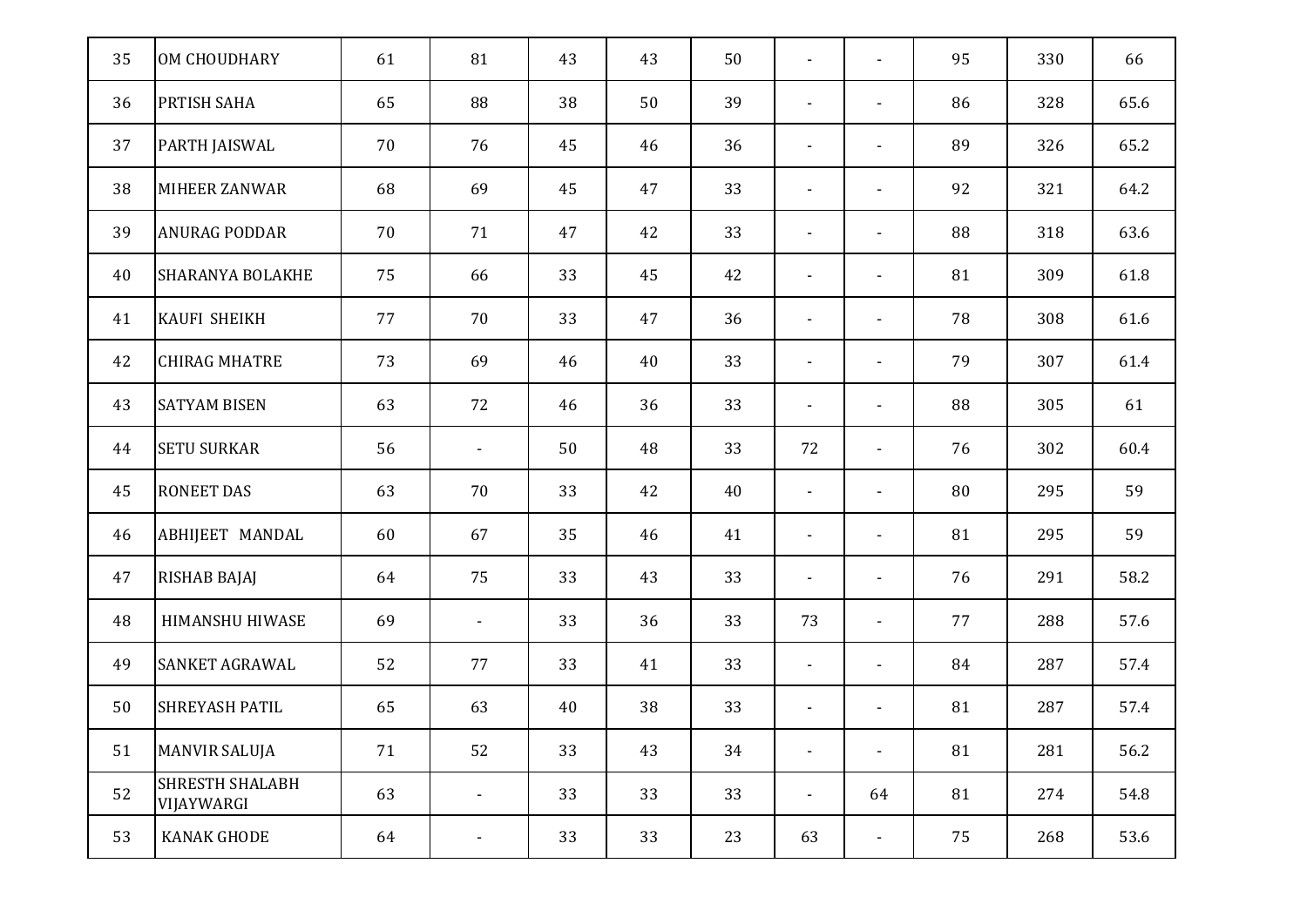| 54             | <b>RUKHMINI GHODE</b>  | 64       | $\overline{\phantom{a}}$ | 33      | 33       | 24       | 60                       | ۰.             | 78        | 268      | 53.6    |
|----------------|------------------------|----------|--------------------------|---------|----------|----------|--------------------------|----------------|-----------|----------|---------|
| 55             | <b>NILESH NASRE</b>    | 62       | 61                       | 33      | 33       | 33       | $\overline{\phantom{a}}$ | ۰.             | 78        | 267      | 53.4    |
| 56             | <b>NISHANT DHOMNE</b>  | 51       | 48                       | 33      | 24       | 22       | $\overline{\phantom{0}}$ | $\sim$         | 80        | 236      | 47.2    |
| 57             | <b>MRUDUL DUMANWAR</b> | 51       | 40                       | 33      | 23       | 24       | $\overline{\phantom{0}}$ | $\blacksquare$ | 81        | 229      | 45.8    |
| 58             | ZULFIKAR GAZIYANI      | 54       | 33                       | 33      | 23       | 20       | $\overline{\phantom{0}}$ | $\sim$         | 75        | 218      | 43.6    |
| 59             | <b>SAHIL KHEDKAR</b>   | 32       | 24                       | 21      | 26       | 20       | $\overline{\phantom{0}}$ | $\sim$         | 62        | 165      | 33      |
| <b>TOTAL</b>   |                        | 4270     | 3120                     | 3159    | 3384     | 2917     | 750                      | 591            | 5082      | 20562    | 4112.4  |
| <b>AVERAGE</b> |                        | 72.37288 | 52.881356                | 53.5424 | 57.35593 | 49.44068 | 12.712                   | 10.017         | 86.135593 | 348.5085 | 69.7017 |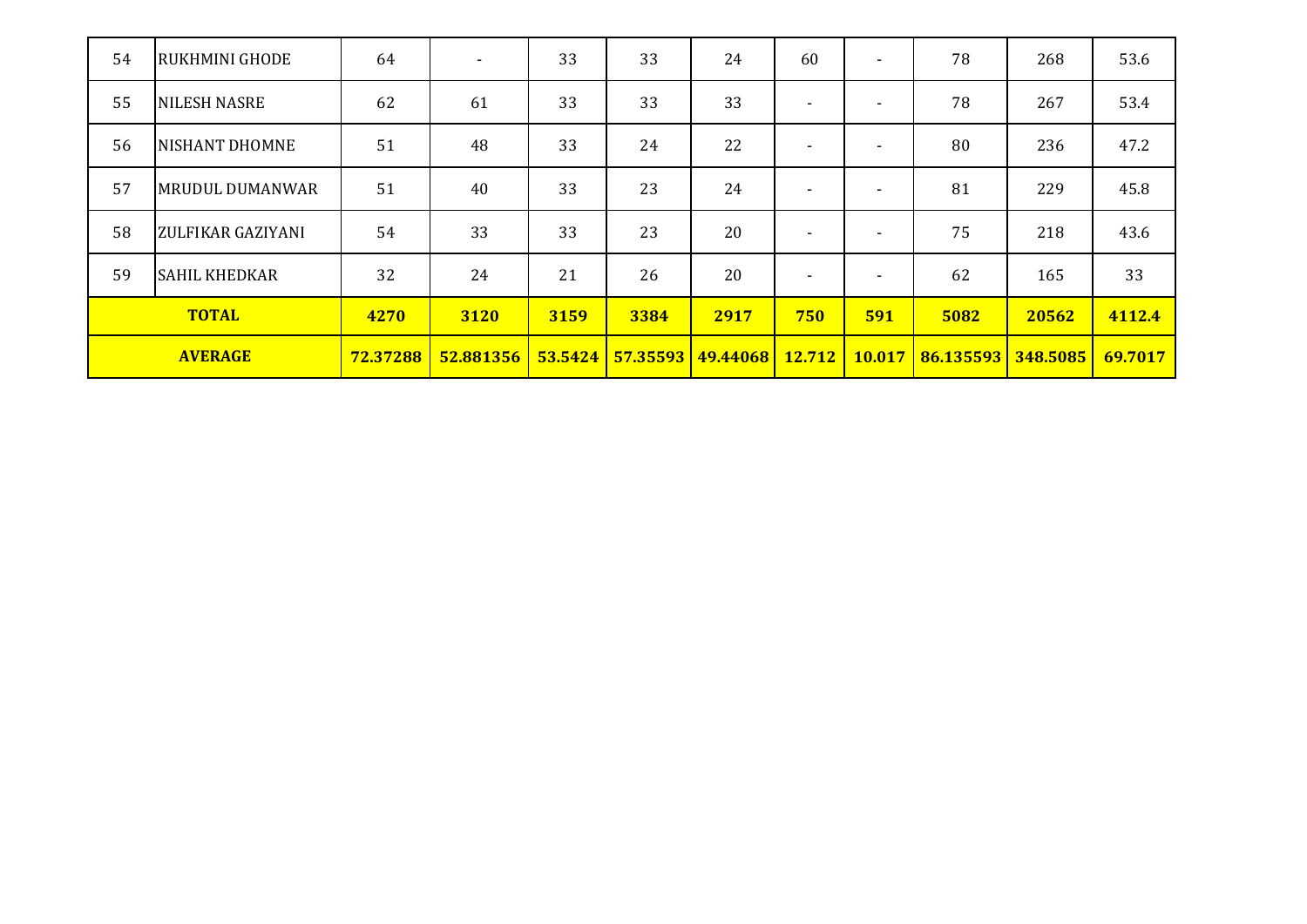## **CLASS X BORAD RESULT (2018-19) - JHCS NAGPUR**

| S.NO           | <b>Name of the Students</b> | <b>English</b> | Hindi / MAR / SAN | <b>Maths</b> | <b>Science</b> | <b>Social Science</b> | Total | M.Ob. | %    |
|----------------|-----------------------------|----------------|-------------------|--------------|----------------|-----------------------|-------|-------|------|
|                |                             | 101            | 85                | 41           | 86             | 87                    |       |       |      |
| $\mathbf{1}$   | M SANMEET SAWLA             | 91             | 98                | 92           | 90             | 95                    | 466   | 500   | 93.2 |
| 2              | <b>F KHUSHI DHARPURE</b>    | 94             | 97                | 91           | 90             | 92                    | 464   | 500   | 92.8 |
| 3              | F HARSHITA JAIN             | 94             | 98                | 84           | 92             | 95                    | 463   | 500   | 92.6 |
| 4              | <b>M ANANT PRASAD</b>       | 94             | 92                | 89           | 93             | 94                    | 462   | 500   | 92.4 |
| 5              | M SUJAL MESHRAM             | 88             | 94                | 100          | 95             | 84                    | 461   | 500   | 92.2 |
| 6              | M SAKSHAM JAMBHULKAR        | 90             | 98                | 88           | 89             | 87                    | 452   | 500   | 90.4 |
| $\overline{7}$ | M AALOK BAJORIA             | 89             | 94                | 86           | 84             | 94                    | 447   | 500   | 89.4 |
| 8              | M HARSH RAJA                | 91             | 90                | 95           | 80             | 89                    | 445   | 500   | 89   |
| 9              | M VIHAAN KATE               | 97             | 97                | 70           | 87             | 90                    | 441   | 500   | 88.2 |
| 10             | <b>M BHUSHAN PANDILE</b>    | 88             | 93                | 95           | 84             | 78                    | 438   | 500   | 87.6 |
| 11             | M RISHABH ZAJARIYA          | 92             | 98                | 81           | 79             | 83                    | 433   | 500   | 86.6 |
| 12             | F DHAMMADINI BHAISARE       | 91             | 97                | 69           | 82             | 94                    | 433   | 500   | 86.6 |
| 13             | <b>F GAURI GAIGOLE</b>      | 86             | 96                | 81           | 83             | 82                    | 428   | 500   | 85.6 |
| 14             | M TANMAY MAHAJAN            | 84             | 93                | 70           | 84             | 88                    | 419   | 500   | 83.8 |
| 15             | M ARYA ALLEWAR              | 79             | 91                | 82           | 91             | 76                    | 419   | 500   | 83.8 |
| 16             | M ABHILASH BHOYAR           | 80             | 90                | 72           | 87             | 88                    | 417   | 500   | 83.4 |
| 17             | M MITESH WADBUDHE           | 87             | 92                | 70           | 75             | 89                    | 413   | 500   | 82.6 |
| 18             | <b>M SANCHIT UTTARWAR</b>   | 81             | 89                | 65           | 79             | 94                    | 408   | 500   | 81.6 |
| 19             | M MANAV ADWANI              | 80             | 83                | 81           | 88             | 73                    | 405   | 500   | 81   |
| 20             | <b>M MALAV PATEL</b>        | 86             | 81                | 80           | 82             | 71                    | 400   | 500   | 80   |
| 21             | M DIPNEET MESHRAM           | 79             | 91                | 64           | 80             | 79                    | 393   | 500   | 78.6 |
| 22             | <b>F SAYALEE TAREKAR</b>    | 93             | 93                | 62           | 59             | 86                    | 393   | 500   | 78.6 |
| 23             | M PRANSHUL AGRAWAL          | 87             | 88                | 82           | 80             | 56                    | 393   | 500   | 78.6 |
| 24             | M ASHUTOSH SHRIVASTAVA      | 87             | 68                | 76           | 71             | 81                    | 383   | 500   | 76.6 |
| 25             | M RONIT GANGSHETTIWAR       | 77             | 90                | 75           | 81             | 60                    | 383   | 500   | 76.6 |
| 26             | <b>M RUSHIL BHUPTA</b>      | 76             | 90                | 82           | 68             | 62                    | 378   | 500   | 75.6 |
| 27             | F GUNJAN ARUN PENDORKAR     | 90             | 99                | 52           | 71             | 66                    | 378   | 500   | 75.6 |
| 28             | M INDRANIL BADALWAR         | 85             | 84                | 68           | 64             | 72                    | 373   | 500   | 74.6 |
| 29             | M HRITIK SHRIVASTAVA        | 88             | 95                | 65           | 60             | 64                    | 372   | 500   | 74.4 |
| 30             | M HARSH AINCHWAR            | 94             | 96                | 46           | 55             | 78                    | 369   | 500   | 73.8 |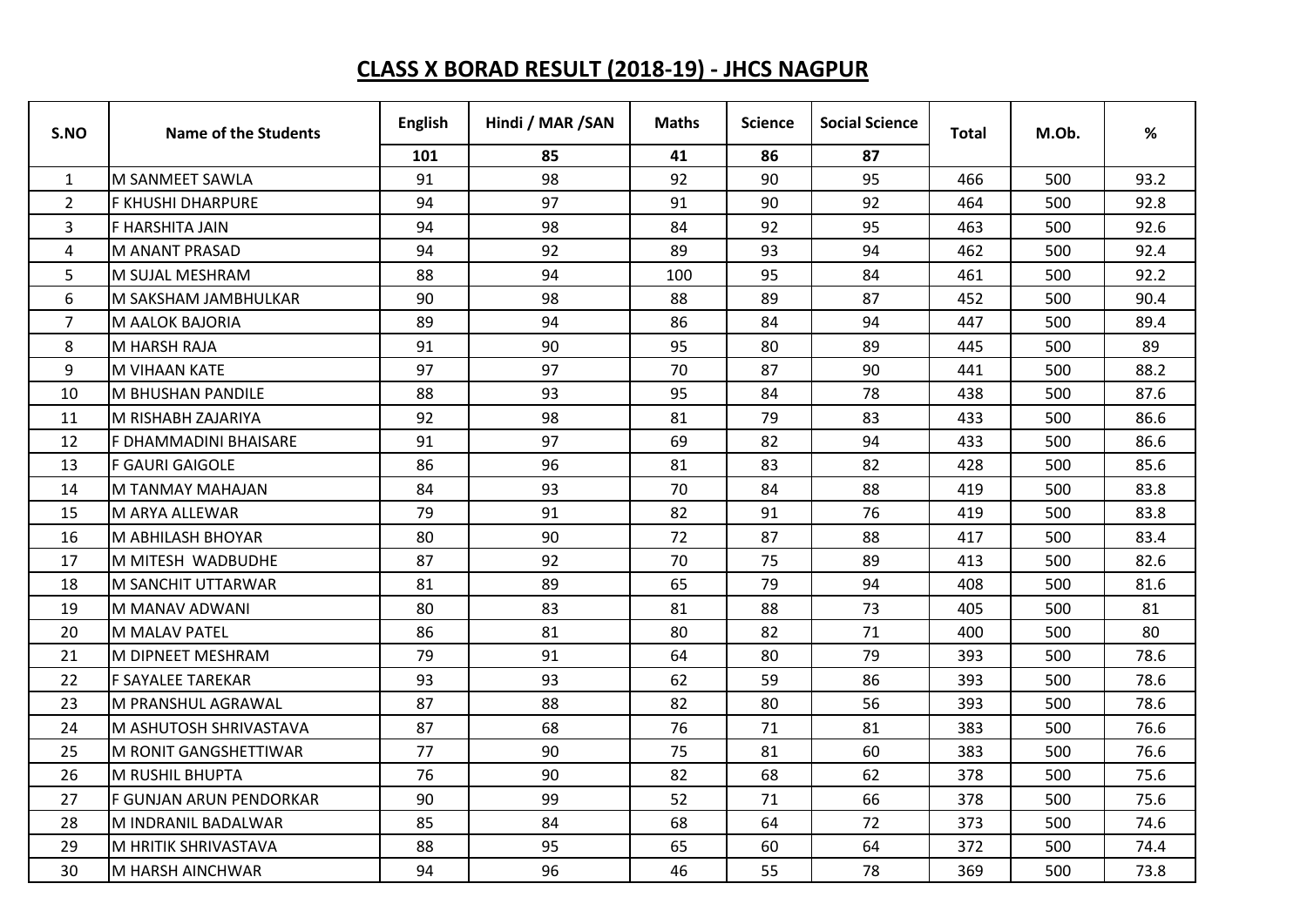| 31 | F GARGI WARDEKAR           | 89 | 84 | 70 | 64 | 57 | 364 | 500 | 72.8 |
|----|----------------------------|----|----|----|----|----|-----|-----|------|
| 32 | M MRUNAL KAILAS BHANDARKAR | 68 | 92 | 55 | 75 | 69 | 359 | 500 | 71.8 |
| 33 | M VAIBHAV MASIRKAR         | 81 | 81 | 57 | 68 | 71 | 358 | 500 | 71.6 |
| 34 | M SHRESHTH PRATAP SINGH    | 87 | 81 | 60 | 58 | 70 | 356 | 500 | 71.2 |
| 35 | M ARNAVSINGH CHOUHAN       | 80 | 92 | 50 | 58 | 61 | 341 | 500 | 68.2 |
| 36 | M SAURABH SAHA             | 74 | 79 | 47 | 53 | 83 | 336 | 500 | 67.2 |
| 37 | IM AMAN AGRAWAL            | 73 | 79 | 44 | 59 | 76 | 331 | 500 | 66.2 |
| 38 | IM KUMAR RISHABH           | 84 | 98 | 48 | 52 | 49 | 331 | 500 | 66.2 |
| 39 | F HARSHDEEP KAUR CHHATWAL  | 88 | 84 | 52 | 55 | 52 | 331 | 500 | 66.2 |
| 40 | F MANSI PRASANNA YELNE     | 83 | 90 | 49 | 45 | 63 | 330 | 500 | 66   |
| 41 | M INDERVEER SINGH PARMAR   | 83 | 83 | 45 | 53 | 65 | 329 | 500 | 65.8 |
| 42 | M DARSHAN AGRAWAL          | 77 | 89 | 48 | 46 | 61 | 321 | 500 | 64.2 |
| 43 | F MADHURA PUSADKAR         | 93 | 76 | 44 | 56 | 52 | 321 | 500 | 64.2 |
| 44 | M HARSH AGRAWAL            | 84 | 80 | 49 | 47 | 59 | 319 | 500 | 63.8 |
| 45 | F KHUSHI JOSHI             | 75 | 92 | 52 | 50 | 50 | 319 | 500 | 63.8 |
| 46 | IM SHREYAS RODGE           | 74 | 88 | 45 | 48 | 63 | 318 | 500 | 63.6 |
| 47 | M KHARANSHU BHAISARE       | 77 | 79 | 48 | 62 | 50 | 316 | 500 | 63.2 |
| 48 | IM JAY PRAFULLA WAGH       | 78 | 76 | 53 | 54 | 54 | 315 | 500 | 63   |
| 49 | M KUSHAGRA SINGH           | 67 | 72 | 50 | 62 | 63 | 314 | 500 | 62.8 |
| 50 | M PIYUSH KAWDE             | 75 | 89 | 51 | 44 | 52 | 311 | 500 | 62.2 |
| 51 | M SAURABH KULSANGE         | 74 | 81 | 48 | 51 | 54 | 308 | 500 | 61.6 |
| 52 | M DAKSH SAHAJRAMANI        | 68 | 74 | 48 | 53 | 57 | 300 | 500 | 60   |
| 53 | M SANKET KHOT              | 75 | 72 | 44 | 44 | 61 | 296 | 500 | 59.2 |
| 54 | F FALGUNI KABRA            | 72 | 70 | 39 | 46 | 61 | 288 | 500 | 57.6 |
| 55 | M RAHUL RAVI               | 74 | 66 | 35 | 46 | 66 | 287 | 500 | 57.4 |
| 56 | M DEEP MAJUMDAR            | 67 | 82 | 45 | 41 | 47 | 282 | 500 | 56.4 |
| 57 | M KRISHNA NIMODIYA         | 79 | 71 | 47 | 33 | 46 | 276 | 500 | 55.2 |
| 58 | M PRANAY KUMRE             | 60 | 75 | 40 | 44 | 57 | 276 | 500 | 55.2 |
| 59 | M SHUBHAM SAHA             | 64 | 74 | 45 | 41 | 50 | 274 | 500 | 54.8 |
| 60 | M GOKUL BAWANE             | 56 | 68 | 47 | 49 | 52 | 272 | 500 | 54.4 |
| 61 | M PAWAN VAZIRANI           | 58 | 69 | 44 | 40 | 56 | 267 | 500 | 53.4 |
| 62 | lm vedant dhomne           | 61 | 60 | 47 | 43 | 55 | 266 | 500 | 53.2 |
| 63 | M CHINMAY JOSHI            | 61 | 62 | 39 | 46 | 55 | 263 | 500 | 52.6 |
| 64 | M RAM DONGRE               | 53 | 62 | 33 | 41 | 47 | 236 | 500 | 47.2 |
| 65 | M AADITYA MAHAJAN          | 54 | 53 | 33 | 41 | 44 | 225 | 500 | 45   |
|    |                            |    |    |    |    |    |     |     |      |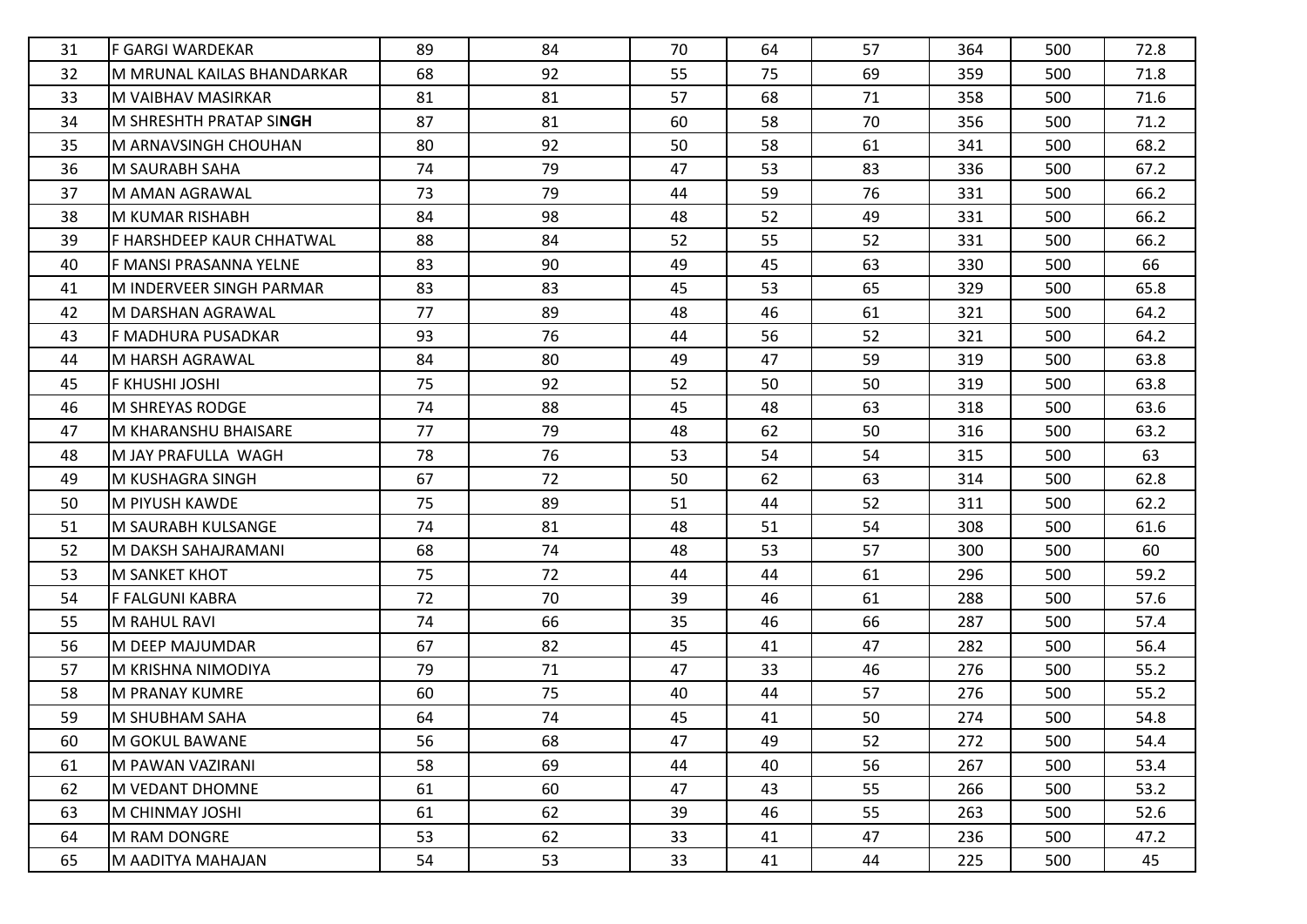| 66 | IM HIRENDRA KAWDE  | 52   | 55   | 36   | 35   | 43   | 221   | 500   | 44.2   |
|----|--------------------|------|------|------|------|------|-------|-------|--------|
| 67 | M PRAJWAL DESHMUKH | 50   | 48   | 41   | 33   | 44   | 216   | 500   | 43.2   |
|    | <b>TOTAL</b>       | 5286 | 5581 | 4041 | 4239 | 4555 | 23702 | 33500 | 4740.4 |
|    |                    |      |      |      |      |      |       |       |        |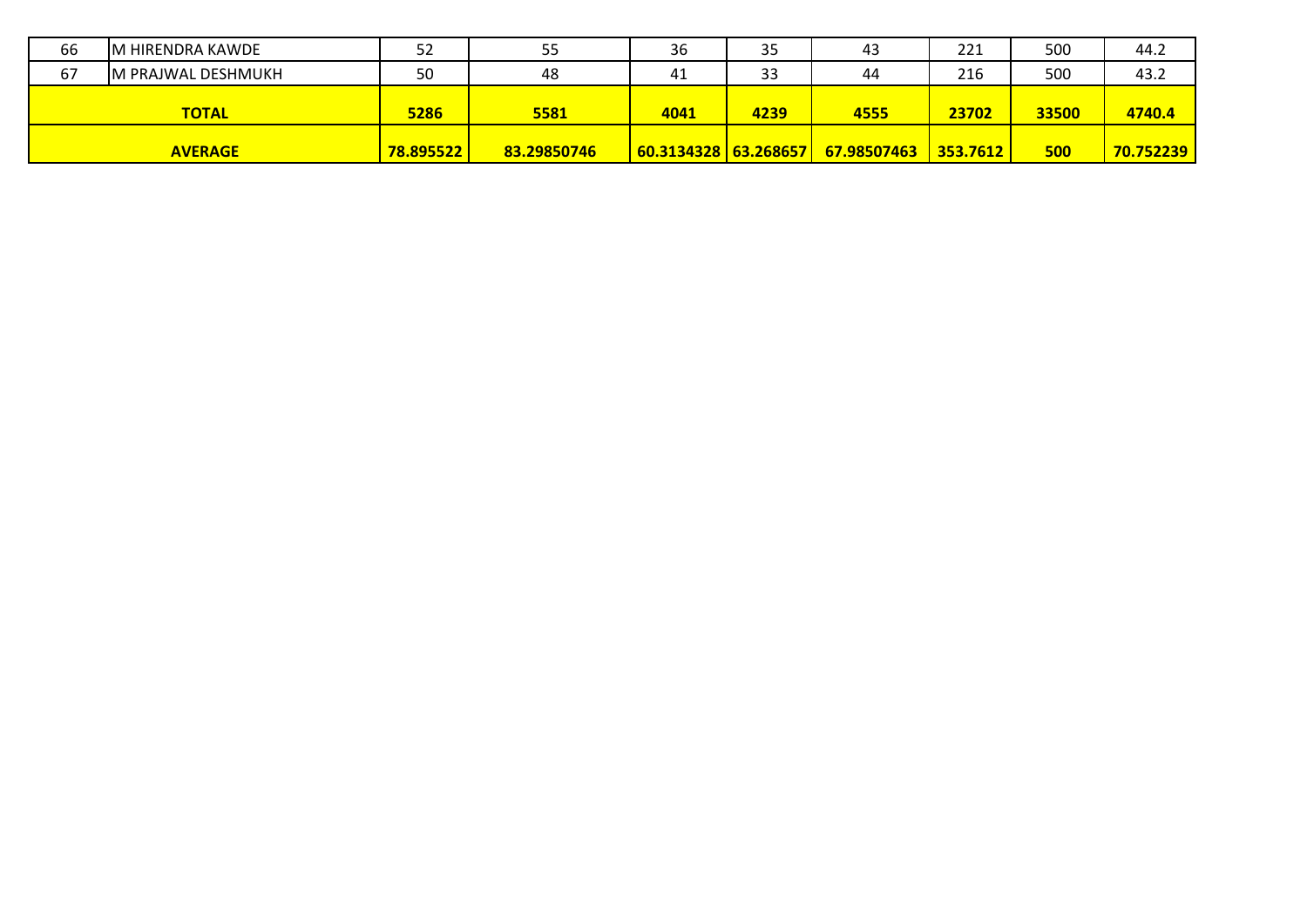## **CLASS X BOARD RESULT (2019-20) - JHCS NAGPUR**

|                  |                          | 184            | 85                                  | 9                        | 49 | 34 | 122                      | 41                                  | 86              | 241                          | 87                              |                |       |      |
|------------------|--------------------------|----------------|-------------------------------------|--------------------------|----|----|--------------------------|-------------------------------------|-----------------|------------------------------|---------------------------------|----------------|-------|------|
| Sr.No.           | <b>Candidate's Name</b>  | <b>ENGLISH</b> | <b>HINDI</b><br>LNG & LIT. COURSE-B | <b>MARATHI</b>           |    |    | <b>SANSKRIT</b>          | <b>MATHS</b><br><b>STANDAR</b><br>D | <b>SCIENCE</b>  | <b>MATHS</b><br><b>BASIC</b> | <b>SOCIAL</b><br><b>SCIENCE</b> | <b>Obtaind</b> | Total | %    |
| 1                | <b>AARZOO PATIL</b>      | 96             | 94                                  | $\overline{\phantom{a}}$ |    |    | $\overline{\phantom{a}}$ | 56                                  | 60              | $\sim$                       | 74                              | 380            | 500   | 76   |
| $\overline{2}$   | <b>ABHIK MANDAL</b>      | 66             | 66                                  |                          |    |    |                          | 33                                  | 39              |                              | 62                              | 266            | 500   | 53.2 |
| 3                | <b>ALISHA VAIDYA</b>     | 92             |                                     | 83                       |    |    |                          | 61                                  | 54              |                              | 70                              | 360            | 500   | 72   |
| 4                | <b>ANATTA KAMBLE</b>     | 74             | 78                                  |                          |    |    |                          | 33                                  | 42              |                              | 82                              | 309            | 500   | 61.8 |
| 5                | <b>ARATI PAWAR</b>       | 94             |                                     | 89                       |    |    |                          | 33                                  | 50              |                              | 62                              | 328            | 500   | 65.6 |
| $\boldsymbol{6}$ | <b>ARPIT PATIL</b>       | 76             |                                     | 83                       |    |    |                          |                                     | 50              | 37                           | 77                              | 323            | 500   | 64.6 |
| $\overline{7}$   | ARPIT TANGADPALLIWAR     | 67             | 68                                  |                          |    |    |                          | 33                                  | 38              |                              | 57                              | 263            | 500   | 52.6 |
| 8                | <b>ARYA DEODHAR</b>      | 74             |                                     | 77                       |    |    |                          | 44                                  | 45              |                              | 63                              | 303            | 500   | 60.6 |
| 9                | <b>ARYAN KHADATKAR</b>   | 83             |                                     | 77                       |    |    |                          | 51                                  | 58              |                              | 92                              | 361            | 500   | 72.2 |
| 10               | <b>ATHARVA ATTERKAR</b>  | 75             | 88                                  |                          |    |    |                          | 70                                  | 49              |                              | 75                              | 357            | 500   | 71.4 |
| 11               | <b>AYUSH UTTARWAR</b>    | 87             | 93                                  |                          |    |    |                          | 85                                  | 62              |                              | 67                              | 394            | 500   | 78.8 |
| 12               | <b>BHUSHAN TAJNE</b>     | 91             | 92                                  |                          |    |    |                          | 74                                  | 79              |                              | 95                              | 431            | 500   | 86.2 |
| 13               | DEVANSH KUMAR SINGH      | 71             | 73                                  |                          |    |    |                          | 62                                  | 56              |                              | 58                              | 320            | 500   | 64   |
| 14               | <b>DISHA KALE</b>        | 80             | 78                                  |                          |    |    |                          | 44                                  | 46              |                              | 89                              | 337            | 500   | 67.4 |
| 15               | <b>GAYATRI JILHEWAR</b>  | 86             | 92                                  |                          |    |    |                          | 79                                  | 62              |                              | 90                              | 409            | 500   | 81.8 |
| 16               | <b>GIREERAJ KALE</b>     | 84             | 93                                  |                          |    |    |                          | 72                                  | 61              |                              | 74                              | 384            | 500   | 76.8 |
| 17               | <b>HARI PADALWAR</b>     | 91             | 84                                  |                          |    |    |                          | 90                                  | 85              |                              | 87                              | 437            | 500   | 87.4 |
| 18               | HEMAL PURUSHOTTAM WAHANE | 60             | 65                                  |                          |    |    |                          |                                     | 36              | 33                           | 48                              | 242            | 500   | 48.4 |
| 19               | <b>JAY KONDAWAR</b>      | 89             | 80                                  |                          |    |    |                          | 51                                  | $\overline{43}$ |                              | 71                              | 334            | 500   | 66.8 |
| 20               | <b>JUHI YADAV</b>        | 77             | 72                                  |                          |    |    |                          | 33                                  | 44              |                              | 71                              | 297            | 500   | 59.4 |
| 21               | <b>KAVISH LOKHANDE</b>   | 70             | 71                                  |                          |    |    |                          | 54                                  | 46              |                              | 64                              | 305            | 500   | 61   |
| 22               | KHUSHI CHIMDYALWAR       | 76             | 64                                  |                          |    |    |                          | 33                                  | 33              |                              | 61                              | 267            | 500   | 53.4 |
| 23               | <b>KIMAYA LOKHANDE</b>   | 75             |                                     | 82                       |    |    |                          | 66                                  | 74              |                              | 93                              | 390            | 500   | 78   |
| 24               | <b>KRISHNA KONDAWAR</b>  | 85             |                                     | 70                       |    |    |                          | 53                                  | 58              |                              | 85                              | 351            | 500   | 70.2 |
| 25               | <b>KRISHNA MADURWAR</b>  | 76             | 66                                  |                          |    |    |                          | 56                                  | 50              |                              | 63                              | 311            | 500   | 62.2 |
| 26               | LAVANYA MESHRAM          | 89             | 92                                  |                          |    |    |                          | 91                                  | 79              |                              | 98                              | 449            | 500   | 89.8 |
| 27               | <b>M PREM KUMAR</b>      | 74             | 79                                  |                          |    |    |                          | 43                                  | 46              |                              | 77                              | 319            | 500   | 63.8 |
| 28               | <b>MAHEK SINGHANIYA</b>  | 75             | 69                                  |                          |    |    |                          | 33                                  | 33              |                              | 62                              | 272            | 500   | 54.4 |
| 29               | <b>MANAS MANDAL</b>      | 78             | 89                                  |                          |    |    |                          | 37                                  | 65              |                              | 87                              | 356            | 500   | 71.2 |
| 30               | <b>MANISH KAYAL</b>      | 74             |                                     | 86                       |    |    |                          | 48                                  | 57              |                              | 76                              | 341            | 500   | 68.2 |
| 31               | <b>MARIA KHUMUSHI</b>    | 94             | 94                                  |                          |    |    |                          | 86                                  | 80              |                              | 95                              | 449            | 500   | 89.8 |
| 32               | <b>MOHIT RAGIT</b>       | 89             | 95                                  |                          |    |    |                          | 54                                  | 61              |                              | 84                              | 383            | 500   | 76.6 |
| 33               | <b>MOHIT RAUT</b>        | 85             | 88                                  |                          |    |    |                          | 88                                  | 57              |                              | 74                              | 392            | 500   | 78.4 |
| 34               | <b>MUKUL RAUT</b>        | 83             | 94                                  |                          |    |    |                          | 84                                  | 74              |                              | 94                              | 429            | 500   | 85.8 |
| 35               | <b>NAINCY PUSADKAR</b>   | 87             | 94                                  |                          |    |    |                          | 42                                  | 47              |                              | 82                              | 352            | 500   | 70.4 |
| 36               | <b>NAISARGI MESHRAM</b>  | 87             |                                     | 92                       |    |    |                          | 83                                  | 81              |                              | 94                              | 437            | 500   | 87.4 |
| 37               | NIMISHKA SALUJA          | 60             | 61                                  |                          | 81 | 78 |                          |                                     |                 |                              | 35                              | 315            | 500   | 63   |